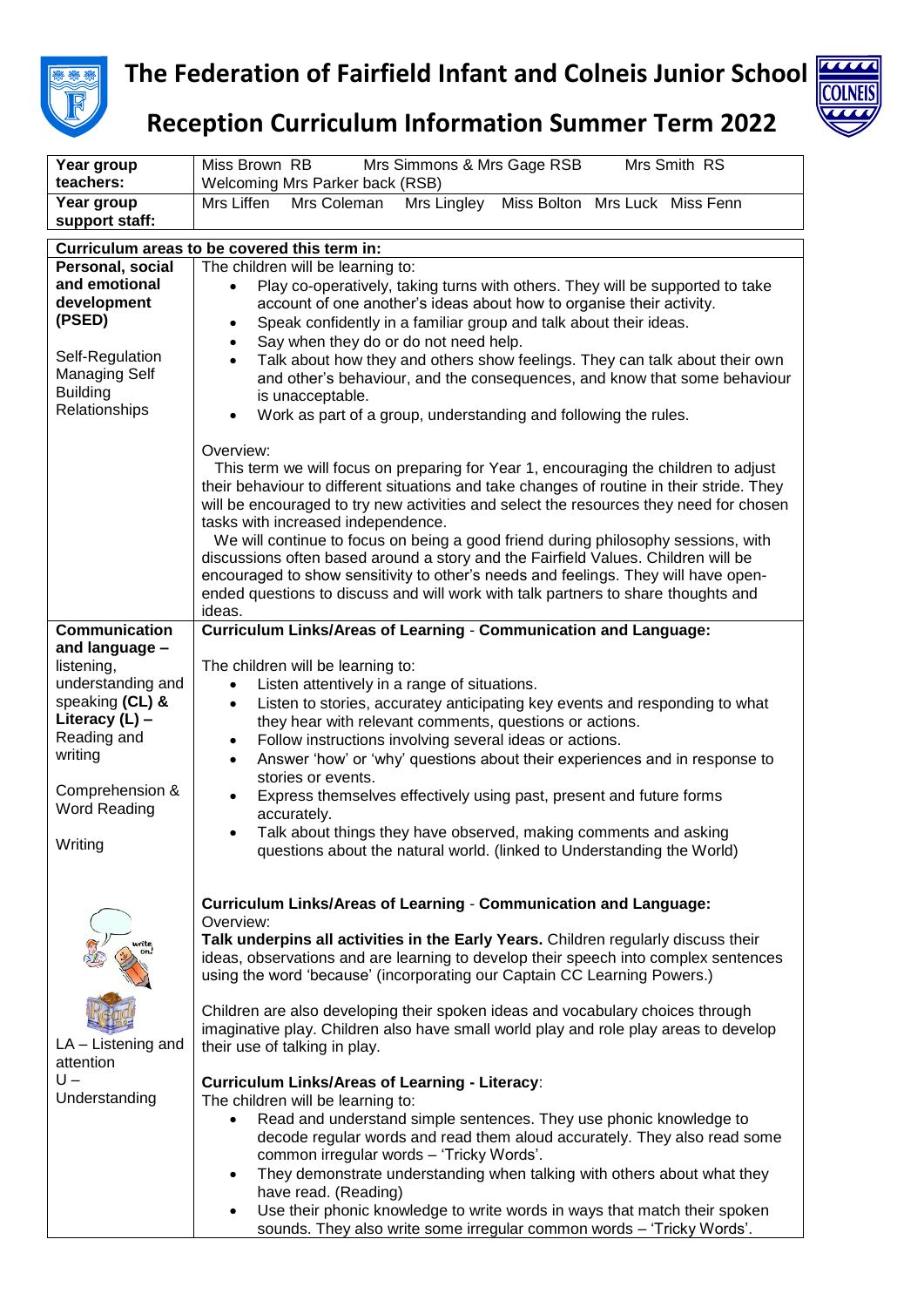|                            | Write simple sentences that can be read by themselves and others. Some                                                                                                            |
|----------------------------|-----------------------------------------------------------------------------------------------------------------------------------------------------------------------------------|
|                            | words will be spelt correctly and others are phonetically plausible. (Writing)                                                                                                    |
|                            | Literacy Overview:<br>Children are continuing to use the 'Pen Pals' handwriting scheme to promote correct                                                                         |
|                            | pencil grip, improve pencil control and teach correct letter formation. We will be                                                                                                |
|                            | revising our letter families to teach correct starting positions (ladder, caterpillar, one-                                                                                       |
|                            | arm robot and zigzag monster letter families- information is available in your phonic                                                                                             |
|                            | pack.)                                                                                                                                                                            |
|                            | Children will be focusing on a range of traditional stories including Jack and the                                                                                                |
|                            | Beanstalk and Princess and the Pea. Children will use non-fiction books to research                                                                                               |
|                            | dinosaurs, insects and animal life cycles. Children will write using a range of genres<br>including simple sentences, lists and life cycle diagrams. They will begin to use story |
|                            | maps to support both verbal storytelling and written work to sequence story events.                                                                                               |
| <b>Mathematics (M)</b>     | <b>Curriculum Links/Areas of Learning:</b>                                                                                                                                        |
|                            | The children will be learning to:                                                                                                                                                 |
|                            | Read, write and order numbers to 10 and beyond, saying which number is<br>$\bullet$                                                                                               |
|                            | one more or one less than a given number.                                                                                                                                         |
|                            | Count reliably with numbers from one to twenty and beyond.<br>$\bullet$                                                                                                           |
|                            | Using quantities and objects, children add and subtract beginning to count on<br>$\bullet$                                                                                        |
| <b>Number</b>              | or back to find the answer.                                                                                                                                                       |
| Number &                   | Use everyday language to talk about size, weight, capacity, position, distance,<br>$\bullet$<br>time and money.                                                                   |
| Numerical                  | Recognise, create and describe patterns and models, including symmetry.<br>$\bullet$                                                                                              |
| Patterns                   | Explore characteristics of everyday objects and shapes, and use<br>$\bullet$                                                                                                      |
|                            | mathematical language to describe them.                                                                                                                                           |
| Shape, space               | Explain their mathematical ideas and describe how they solved a problem -<br>$\bullet$                                                                                            |
| and measure                | reasoning, doubling etc.                                                                                                                                                          |
|                            | Make representations of number - what can we use to make a quantity and<br>$\bullet$                                                                                              |
|                            | how can we use drawings to show a number? (e.g. 5 could be 5 cubes, 5                                                                                                             |
|                            | numicon tile etc.)                                                                                                                                                                |
|                            | Overview:                                                                                                                                                                         |
|                            | Children will focus on developing a deeper understanding of number, using practical                                                                                               |
|                            | equipment to represent numbers such as straws, counters and Numicon tiles. They                                                                                                   |
|                            | will continue to explore place value learning about 'tens' and 'ones' (previously                                                                                                 |
|                            | referred to as 'units'). Children will be using mathematics during imaginative and                                                                                                |
|                            | physical development play including money, timed challenges and positional<br>language. The children will explore mathematical symbols for recording their work,                  |
|                            | including $+$ , $-$ and $=$ . Children will use their 'Maths Learning Powers' with the super                                                                                      |
|                            | heroes 'Captain CC', 'Incredible IE' and 'Organising OC'. These characters encourage                                                                                              |
|                            | children to 'have a go' by applying their mathematical skills in different activities. There                                                                                      |
|                            | will be a focus on using correct number formation and accurate counting skills. We will                                                                                           |
|                            | be exploring symmetry and doubling through our study of insects, using ladybird and                                                                                               |
|                            | butterfly wings.                                                                                                                                                                  |
| <b>Expressive Arts</b>     | <b>Curriculum Links/Areas of Learning:</b>                                                                                                                                        |
| and Design<br>7r           | The children will be learning to:                                                                                                                                                 |
|                            | Sing songs, make music and dance, exploring ways of changing them.<br>$\bullet$<br>Safely use and explore a variety of materials, tools and techniques,                           |
|                            | experimenting with colour, design and texture.                                                                                                                                    |
|                            | Represent their own ideas, thoughts and feelings through design and<br>$\bullet$                                                                                                  |
| Creating with<br>materials | technology, art, music, dance, role-play and stories.                                                                                                                             |
|                            |                                                                                                                                                                                   |
| Maing Imaginative          | <b>Expressive Arts and Design Overview:</b>                                                                                                                                       |
| and Expressive             | Children will be encouraged to use the 'Creation station' to create and make models                                                                                               |
|                            | as well as planning their own projects. Children will focus on developing their                                                                                                   |
|                            | paintbrush control and colour mixing. Children will be exploring printing techniques<br>and collages, such as 'Jack and the Beanstalk' inspired artwork. Children will develop    |
|                            | their observational drawing skills, including a study of insects and flowers. There will                                                                                          |
|                            | be small worlds and role-play areas with props to encourage imaginative play.                                                                                                     |
|                            |                                                                                                                                                                                   |
|                            | Children will be exploring speed and volume through instrument explorations. There                                                                                                |
|                            | will be instruments available for exploration during free choice play. We will learning                                                                                           |
|                            | songs to support Litter Free routines and The Queen's Jubilee.                                                                                                                    |
| <b>Unders</b>              | <b>Curriculum Links/Areas of Learning:</b>                                                                                                                                        |
| tandin                     | The science topics being introduced will include:                                                                                                                                 |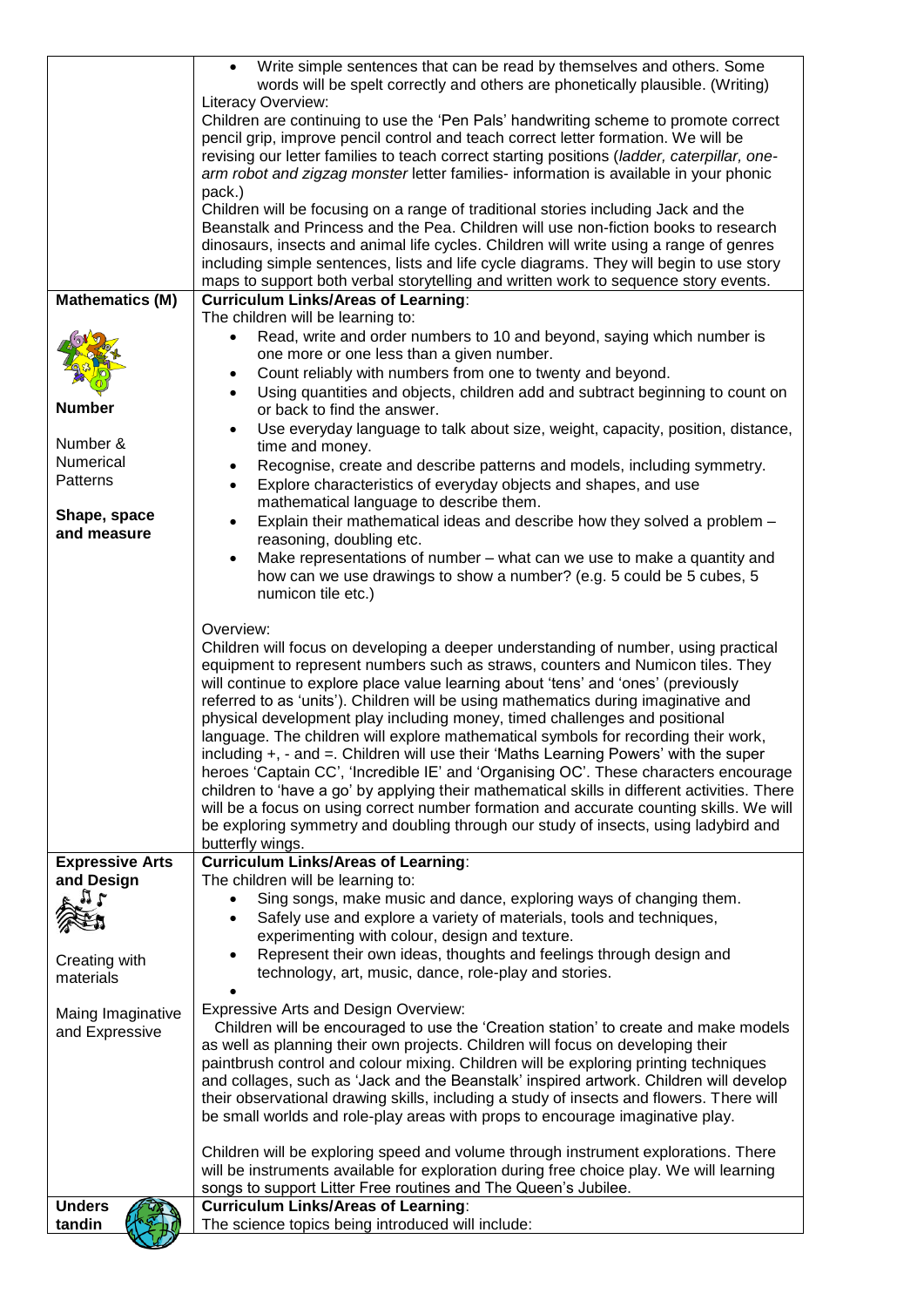| g the world                          | Litter and the damage to oceans and wildlife in our community<br>٠                                                                                                             |
|--------------------------------------|--------------------------------------------------------------------------------------------------------------------------------------------------------------------------------|
| (UTW)                                | Animal life cycles                                                                                                                                                             |
|                                      | Minibeasts                                                                                                                                                                     |
| <b>Under</b>                         | Food cycles and how plants grow. Children will be helping to plant vegetables                                                                                                  |
| standi                               | in the school's growing boxes.<br>Seasonal changes - looking for signs of spring and summer.<br>$\bullet$                                                                      |
| ng the world                         | Weather -focusing on the sea breeze and keeping ourselves safe in the sun.                                                                                                     |
| (UTW)                                | The topics for this term include:                                                                                                                                              |
|                                      | Signs of Summer<br>$\bullet$                                                                                                                                                   |
|                                      | The Queen's Jubilee                                                                                                                                                            |
|                                      | Exploring the decade 1980s, focusing on a toy museum<br>$\bullet$                                                                                                              |
| Past and Present                     | Dinosaurs (fossils, palaeontologists and volcanoes)<br>٠                                                                                                                       |
|                                      | Healthy eating<br>$\bullet$                                                                                                                                                    |
| People, Cultures                     | Jack and the Beanstalk's Giant/Beanstalk - growing and measuring focus<br>$\bullet$                                                                                            |
| and Communities                      | 30 Days Wild (June)<br>$\bullet$                                                                                                                                               |
| The Natural World                    | The children will be learning:                                                                                                                                                 |
|                                      | About food cycles, learning how we grow and harvest plants.<br>$\bullet$                                                                                                       |
|                                      | To show an interest in the lives of other people, recognising special times or<br>$\bullet$                                                                                    |
|                                      | events for families.                                                                                                                                                           |
|                                      | To make observations of animals and plants and explain why some things<br>$\bullet$                                                                                            |
|                                      | occur, and talk about changes.                                                                                                                                                 |
|                                      | To know about similarities and differences among families, communities and<br>$\bullet$                                                                                        |
|                                      | traditions<br>To know about similarities and differences in relation to places, objects,<br>$\bullet$                                                                          |
|                                      | materials and living things.                                                                                                                                                   |
|                                      | They make observations of animals and plants and explain why some things<br>$\bullet$                                                                                          |
|                                      | occur, and talk about changes.                                                                                                                                                 |
|                                      | To interact with age appropriate software $\sim$ Busy Things etc.<br>٠                                                                                                         |
|                                      |                                                                                                                                                                                |
|                                      | Overview:                                                                                                                                                                      |
|                                      | Children will work collaboratively to plant and maintain flower beds/hanging baskets<br>(reused milk bottles) and growing boxes. Children will grow peas/beans plants in class |
|                                      | and pumpkins/sunflowers at home. They will care for and monitor the growth of the                                                                                              |
|                                      | various plants.                                                                                                                                                                |
|                                      |                                                                                                                                                                                |
|                                      | Children will learn about animal habitats and life cycles. They will have the                                                                                                  |
|                                      | opportunity to study caterpillars and tadpoles growing into butterflies and frogs.<br>Children will learn to identify minibeasts from different habitats.                      |
|                                      |                                                                                                                                                                                |
|                                      | Children will continue to explore the scientific concepts introduced during last term's                                                                                        |
|                                      | Science Week using free choice play ~ magnets, materials and robots.                                                                                                           |
| <b>Physical</b>                      | <b>Curriculum Links/Areas of Learning:</b>                                                                                                                                     |
| <b>Development</b>                   | The children will be learning to: (Fine motor skills incorporated into Penpals)                                                                                                |
|                                      | Show good control and co-ordination in large and small movements.                                                                                                              |
|                                      | Move confidently in a range of ways, safely negotiating space.<br>٠<br>Handle equipment and tools effectively, including pencils for writing and<br>٠                          |
|                                      | scissors for cutting.                                                                                                                                                          |
|                                      | Children will be developing their muscle strength, supporting the handwriting<br>$\bullet$                                                                                     |
|                                      | programme, with a focus on climbing. They will use the climbing apparatus in                                                                                                   |
|                                      | the hall as well as the outside adventure playground.                                                                                                                          |
| <b>Moving and</b><br><b>Handling</b> | Children will know the importance for good health of physical exercise and a<br>$\bullet$                                                                                      |
|                                      | healthy diet.                                                                                                                                                                  |
| Gross and Fine                       | Talk about keeping healthy and safe.<br>٠<br>$\bullet$                                                                                                                         |
| Motor skills                         | Manage their own basic hygiene and personal needs, including dressing<br>independently.                                                                                        |
|                                      |                                                                                                                                                                                |
| <b>Health and Self-</b>              | <b>Physical Development Overview:</b>                                                                                                                                          |
| Care                                 | Children will continue to use a range of construction equipment such as Lego,                                                                                                  |
|                                      | building blocks and cardboard boxes. Children will use a range of fine motor                                                                                                   |
|                                      | equipment, including cutting skills, threading and tweezers. They will continue to work                                                                                        |
|                                      | on their own projects and collaborate with others on group projects.                                                                                                           |
|                                      | Children will explore different ways to move and apply this to the use of equipment                                                                                            |
|                                      | in the shared outdoor space, adventure playground and during PE lessons. Children                                                                                              |